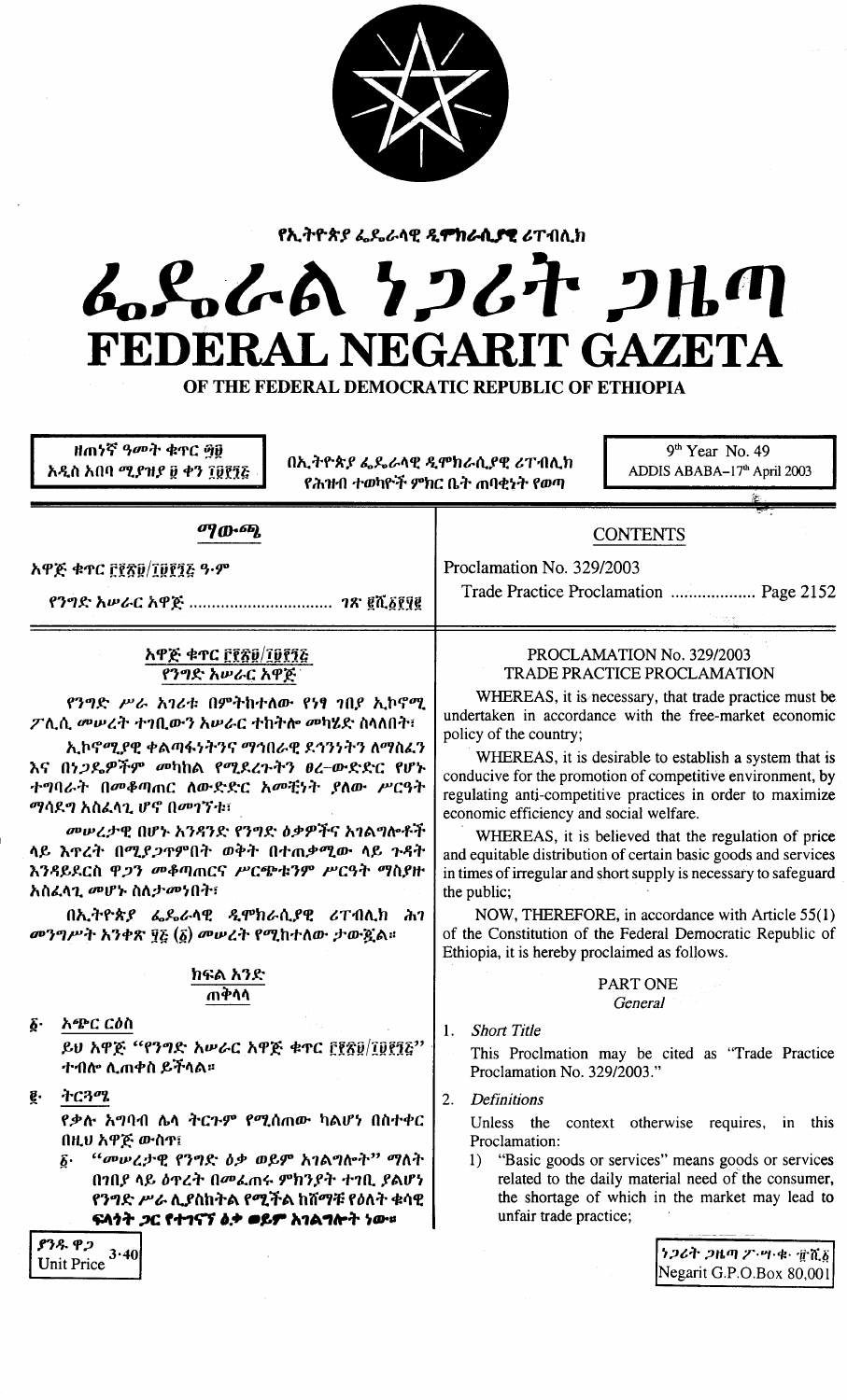- "ሚኒስቴር" ወይም "ሚኒስትር" ማለት የንግድና ኢን ġ. ዱስትሪ ሚኒስቴር ወይም ሚኒስትር ነው።
- "አግባብ ያለው ባለሥልጣን" ማለት የንግድና እንዱ ŕ٠ ስትሪ ሚኒስቴር ወይም ክልል የሚመለከተው ቢሮ **ነ**ው።
- "ተጠቃሚ" ማለት ለራሱ ፍጆታ ከነጋዴ የንግድ ዕቃ  $\ddot{\mathbf{0}}$ . ወይም አገልግሎት የሚገዛ ማናቸውም ሰው ነው።
- *''*ኮሚሽን'' ማለት በዚህ አዋጅ መሥረት በፌዴራል  $\tilde{c}$ .
- ደረጀ የሚቋቋም አካል ነው።
- "የንግድ *ዕቃ*" ማለት ለ1ንዘብነት ከሚውል ከወርቅ ĵ. ገንዘብ፣ ከማንኛውም ዓይነት ገንዘብ፣ ከሌላ መገበያያ ንንዘብ፣ ንንዘብነት ካላቸው ሰነዶችና ከግል *መገ*ልንያዎች በስተቀር የሚንቀሳቀሱ ዕቃዎች ማለት ነው።
- "ሳው'' ማለት ማንኛውም የተፈዋሮ ሰው ወይም በሕግ î. የሰው*ነት መ*ብት የተሰጠው አካል *ነ*ው።
- "አገልግሎት" ማለት ደመወዝ ወይም የቀን ሙያተኛ Î٠ ክፍያ ያልሆነ ገቢ የሚያስገኝ ማናቸውም አገልግሎት የመስጠት ንግድ ሥራ ነው።
- "ጽሕፈት ቤት" ማለት በሚኒስቴሩ መዋቅር ሥር ያለና  $\ddot{\boldsymbol{\theta}}$ . ለዚህ አዋጅ አፌፃፀም ኃላፊነት የሚሰጠው መምሪያ  $50...$
- "ነጋዴ'' ማለት የሙያ ሥራው አድርጎ ዋቅም ለማግኘት  $\tilde{\mathbf{I}}$ . ሲል በንግድ ሕግ ቁጥር ፩ የተዘረዘሩትን ሥራዎች የሚሥራ ወይም አገልግሎት የሚሰዋ ወይም መንግሥት የንግድ ሥራ ነው ብሎ በሕግ የሚወስነውን ሥራ የሚሥራ ማንኛውም ሰው ነው።
- $\underline{\tilde{\imath}\,\tilde{\imath}}$  "የንግድ ሥራ" ማለት በዚህ አንቀጽ ንውስ አንቀጽ  $(\underline{\tilde{\imath}})$ በተተረጎመው መሠረት ነጋዴ የሚሠራው ሥራ ነው።
- Ē٠ ዓላማ
	- $\vec{b}$ . ለነፃ ኀበያ ውድድር እንቅፋት የሆኑ ድርጊቶችና ተኀቢ ያልሆኑ የንግድ ሥራዎች እንዳይፈጸሙ በመከላከልና በማስወንድ ተገቢ የንግድ ውድድር እንዲሰፍን ለማድረግ፣ እና
	- በንግድ ዕቃዎች እና አገልግሎቶች አቅርቦት እና  $\vec{p}$ . ሥርጭት ላይ ንደብ የሚፈዋሩ ድርጊቶችን በመከላከልና በማስወንድ የተጠቃሚውን ንብረተሰብ ጥቅም *ማ*ስጠበቅ *ነ*ው።

#### $\ddot{\mathbf{0}}$ . የተፈፃሚነት ወሰን

ይህ አዋጅ በማንኛውም በንግድ ሥራ ላይ በተሥማራ ሰው ላይ ተፈፃሚ ይሆናል።

#### $\tilde{c}$ . ልዩ ሁኔታዎች

የዚህ አዋጅ አንዳንድ ድን*ጋጌዎች ተተሎ በተመ*ለከቱት ላይ ተፈጸሚ ስለማይሆኑበት ሁኔታ በኮሚሽኑ ሊወሰን ይችላል።

- በኢንቨስትመንት አዋጁ መሠረት በመንግሥት ብቻ በሚካሄዱ የንግድ ሥራዎች ፤
- በመንግሥት ትኩረት ሊሰጣቸውና ዕድገታቸው እንዲበ g. ረታታ ለታቀዱ ለልማት ጉልሀ አስተዋፅኦ ለሚያደርጉ ድርጅቶች፡ እና
- ፫· የዋ*ጋ* ቁጥኖር በሚደረግባቸው መሥረታዊ የንግድ *ዕቃዎች ወይም አገ*ልግሎቶች።

## ክፍል ሁለት ፀረ ውድድር ስለሆኑ ተግባራት

- ከልከላ
	- ማንኛውም ሰው በቀዋታም ሆነ በተዘዋዋሪ መንገድ ξ. በማምረት፣ በአቅርቦት፣ በስርጭት ወይም ዕቃና አገልግ ሎትን በመገበያየት ሂደት ውስጥ የነፃ ገበያ ውድድርን የሚገድብ፣ የሚቀንስ፣ የሚከለክል ወይም በማንኛውም ሴላ መንገድ የሚጎዳ የጽሑፍ ወይም የቃል ስምምነት ማድረግ አይችልም።
- "Ministry" or 'Minister" means the Ministry or  $2<sub>1</sub>$ Minister of Trade and Industry respectively;
- "Appropriate Authority" means the Ministry of  $3)$ Trade and Industry or the concerned Regional Bureau:
- $4)$ "Commission" means a body established by this Proclamation at a Federal level;
- $5)$ "Consumer" means any person who buys goods or services for personal consumption;
- "goods" means movable commodities, except 6) monetary gold, moneys in any form, other means of payment, securities and personal effects;
- $7)$ "Person" means any physical or juridical person;
- "Service" means any dispensing of service for 8) consideration other than salary or wages;
- $\mathbf{Q}$ "Secretariat" means a department under the organizational structure of the Ministry, to undertake the responsibility of executing this Proclamation.
- 10) "Trader" means any person who professionally and for gain carries on any of those activities specified under Article 5 of the Commercial Code, or who dispenses services, or who carries on those commercial activities designated as such by laws issued by the Government.
- 11) "Commercial Activity" means any activity carried on by a business person as defined under Sub-Article (10) of this Article.
- $3.$ Objective
	- 1) To secure fair competitive process through the prevention and elimination of anti-competitive and unfair trade practices, and
	- 2) To safeguard the interests of consumers through the prevention and elimination of any restraints on the efficient supply and distribution of goods and services.

#### Scope of Application 4.

This Proclamation shall apply to all person involved in any commercial activity.

5. Exceptions

> Non-applicability of certain provisions of this Proclamation on the following cases may be decided by the Commission.

- Commercial activities that are, according to invest- $\mathbf{D}$ ment proclamation, exclusively reserved for the Government.
- $2)$ Enterprises having significant impact on development and designed by the Government to fasten growth and facilitate development.
- 3) Basic goods or services that are subject to price regulations.

# PART TWO

## **Anti-Competitive Practices**

- 6. Prohibition
	- 1) No person may directly or idirectly enter into any written or oral agreement that restricts, limits, impedes or in any other way harms free competition, in the process of production, supply, distribution or marketing of goods and services.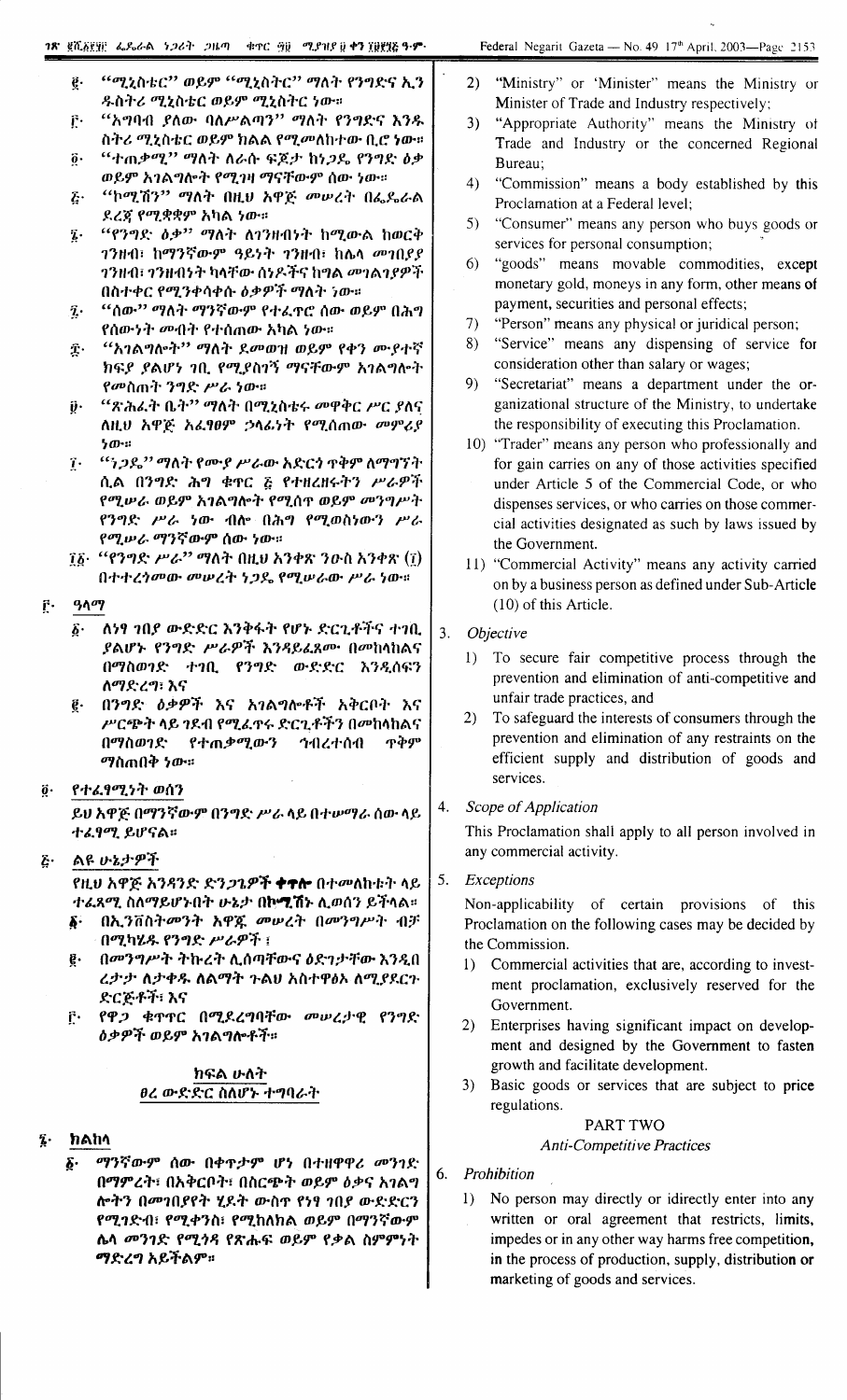- ዋ*ጋን በጋራ የመ*ወሰን ስምምነት፣  $\boldsymbol{\eta}$
- ለ) የገበያ ዋ*ጋ*ን ለመወሰን በሽርክና ለመጫረት የሚደረግ ስምምነት፣
- $\mathbf{d}$ *ገበያን ወይም ደንበኞችን መመደብ የመ*ከፋፈል ስምምንት፣
- $\mathbf{a}$ የምርትና ሽ*ያጭ* ኮታ ምደባ ስምምነት፣
- *ψ*) ሳለመሽዋ፣ አገልግሎት ሳለመስጠትና ሳለመደ ራዶር በሕብረት አቋም መያዝ።

#### ስለመፍቀድ î.

በዚህ አዋጅ አንቀጽ ፮ (፩) የተደነገገው ቢኖርም ሚኒስቴሩ አስፈላጊውን ዋናት በማድረግ ስምምነቱ ከሚያደርሰው ጉዳት የላቀ ለአገሪቷ የሚሰጠው **ዋቅም የሚ**ያመዝን መሆኑን በማረ*ጋገ*ጥ ተገቢውን ግጼታ አስገብቶ ስምምነቱ እንዲደረግ ሊፌቅድ ይችላል።

#### $$ π.

በዚህ አዋጅ በአንቀጽ ፯ መሥረት የተፈቀደና በጽሑፍ የተደረገው ስምምነት ዝርዝር ጉዳይ በሚኒስቴሩ ውስጥ በሚገኝ ልዩ መዝገብ እንዲገባ ሆኖ ለሕዝብ ይፋ ይደረጋል።

#### ምዝገባን ስለመሰረዝ Ũ۰

ስምምነቱ ከተፈጸ*መ* በኋላ ለሀገሪቷ ከሚሰጠው **ዋቅም ይልቅ** ጉዳቱ የሚያመዘን ከሆነ ወይም ተስማሚ ወገኖች በገቡት *ግ*ዴ*ታ መሠረት* ካልፈጸሙ ሚኒስቴሩ የሰጠውን ፈቃድ ሊሥረዝ ይችላል።

#### ተገቢ ያልሆነ የንግድ ውድድር  $\mathbf{r}$ .

- በንግድ ሥራ ሂደት ውስኖ በተለያዩ መንገዶች ተወዳ Х. ዳሪን ለማዋፋት ያለመ ማንኛውም ድርጊት ወይም ተግባር ሁሉ ተገቢ ያልሆነ የንግድ ውድድር እንደሆነ ይቆጠራል።
- ፪· በተለይም የሚከተሉት ድርጊቶች ተገቢ ያልሆኑ የንግድ ውድድሮች እንደሆኑ ይቆጠራሉ፡
	- ሀ) በሴላው የንግድ ድርጅት ወይም በንግድ ድርጅቱ ተግባሮች፣ በተለይም ድርጅቱ ከሚያቀርበው ምርት ወይም አገልግሎት *ጋ*ር በተገናኘ ሁኔታ ማዶናንርን ያስከተለ ወይም ሊያስከትል የሚችል ማናቸውም ድርጊት፣
	- ለ) በሌላው ድርጅት መልካም ስም ወይም ዝና ላይ ሀሰት በሆነ አፌጸጸም ጉዳት ያደረሰ ወይም ሊያደርስ የሚችል ማናቸውም ድርጊት፣
	- ሐ) የአንድን ድርጅት ወይም የድርጅቱን ተግባሮች በተለይም ድርጅቱ ከሚያቀርበው ምርት ወይም አገልግሎት ጋር በተገናኘ ሁኔታ የሕዝብን ግንዛቤ ያዛባ ወይም ሊያዛባ የሚችል ማናቸውም ድርጊት፣
	- መ) ባለመብት ከሆነው የመረጃው ባለቤት *ፌ*ቃድ ውጭ ከሐቀኛ የንግድ አሥራር ተፃራሪ በሆነ ሁኔታ የሴላውን መረጀ የማውጣት የመያዝ ወይም የመቀጠም ማናቸውም ድርጊት፣
	- *ሡ*) የሴላውን የንግድ ድርጅት ወይም የድርጅቱን ተግባሮች በተለይም ድርጅቱ ከሚያቀርበው ምርት ወይም አገልግሎት ጋር በተገናኘ ሁኔታ ታማኝ ነትን ያሳጣ ወይም ሊያሳጣ የሚችል ማናቸውም ሀሰት የሆነ ወይም ማረ*ጋገ*ጫ የሴስው አገላለጽ፣
- 2) Without prejudice to the generality of sub-Article (1) of this Article, the following agreements shall be deemed to have been anti-competitive;
	- (a) Agreements of jointly fixing prices;
	- (b) Agreements for collusive tendering as to determine market price:
	- (c) Agreements as to market or consumer segmentation;
	- (d) Agreements as to allocation by quota of production and sales:
	- e) Concerted refusal to deal, sell and render services.

## 7. Authorization

Notwithstanding the provision of Article 6(1) of this Proclamation, the Ministry may authorize entry into any such agreement, subject to undertaking of appropriate commitments, after making the necessary studies, and ensuring that advantages of the agreement to the Nation is greater than the disadvantages.

8. Registration

Particulars of an authorized agreement done in writing, pursuant to Article 7 of this Proclamation, shall enter in a special register, at the Ministry and be open to the public.

9. Cancellation

The Ministry may cancel authorization of any agreement in the event that the advantages to the Nation are no longer greater than the disadvantages or the parties agreed fail to comply with the terms and conditions of the Agreement.

- 10. Unfair Competition
	- 1) Any act or practice, in the course of commercial activities, that aims at eliminating competitors through different methods shall be deemed to be an act of unfair competition.
	- 2) The following activities, in particular, shall be deemed to be acts of unfair competition.
		- (a) Any act that causes, or is likely to cause, confusion with respect to another enterprise or its activities, in particular, the products or services offered by such enterprise;
		- (b) Any act that damages, or is likely to damage the goodwill or reputation of another enterprise falsely;
		- (c) Any act that misleads or is likely to mislead the public with respect to an enterprise or its activities, in particular, the products or services offered by such enterprise;
		- (d) Any act of disclosure, acquisition or use of information without the consent of the rightful holder of that information in a manner contrary to honest commercial practice;
		- (e) Any false or unjustifiable allegation that discredits, or is likely to descredit with respect to another enterprise or its activities, in paticular the products or services offered by such enterprise;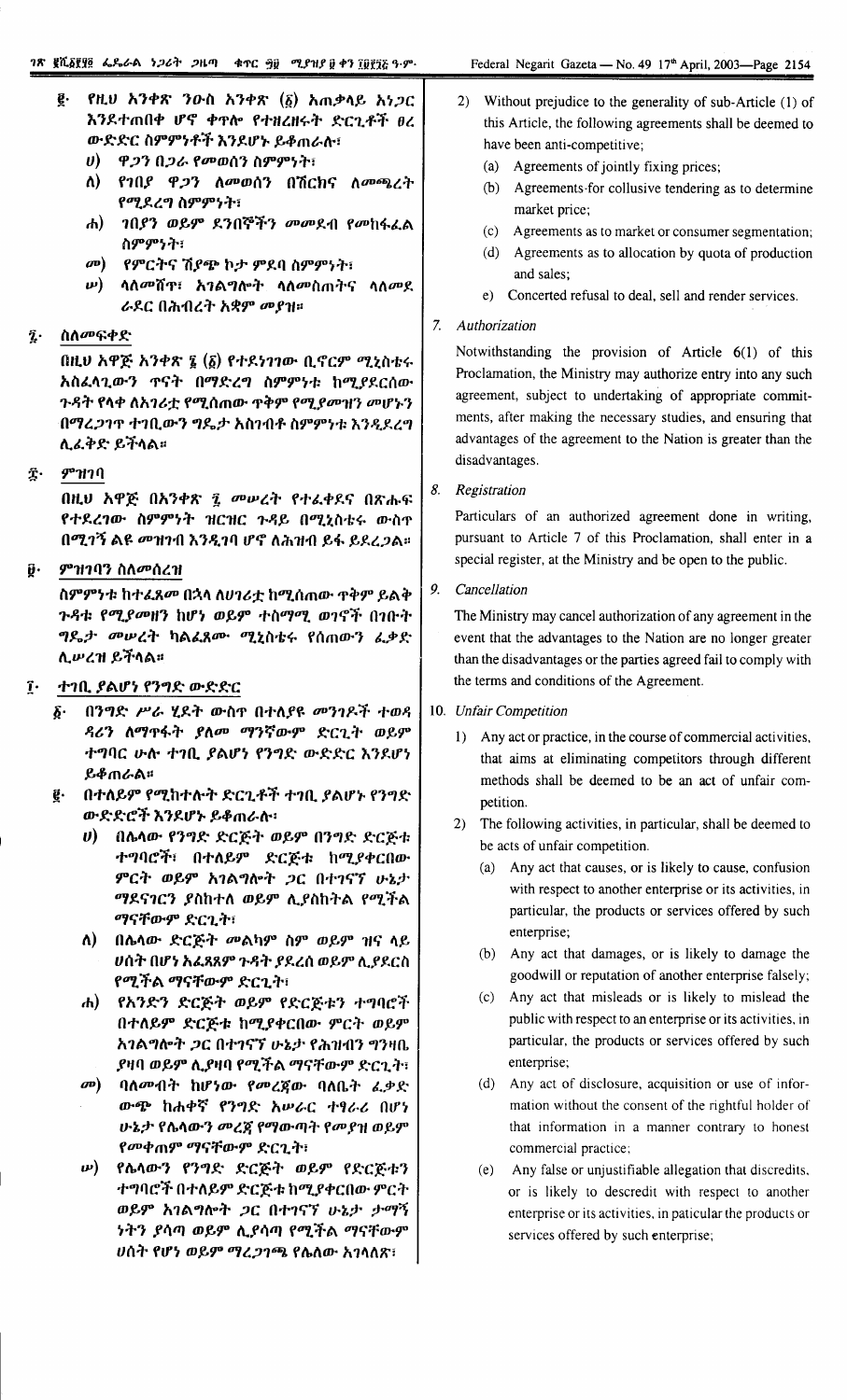- ማናኛውም የንግድ ዕቃ በተወዳዳሪዎች እንዳይመረት  $\mathcal{L}$ ) ወይም እንዳይከፋፈል ወይም ማንኛውም አገልግሎት እንዳይሰጥ ለማድረግ በቀጥታም ሆነ በተዘዋዋሪ መንገድ የመግታት፣ የመከልከል ወይም የማዳከም ድርጊት፣
- ሰ) ማናቸውም ዕቃ ወይም አገልግሎት ወቅታዊ ወይም ኢኮኖሚያዊ በሆነ መንገድ እንዳይመረት ወይም አገል ግሎት እንዳይሰዋ የመግታት ወይም የመከልከል  $\mathcal{KCL}$   $\ddot{T}$   $\ddot{=}$
- ሽ) በኢትዮጵያ ውስዋ የሚመረቱትን ዕቃዎች ለማዋፋት ወይም ለመጉዳት ወይም በነዚህ ዕቃዎች ላይ ያለውን ማንኛውንም የንግድ ክፍል ለመገደብ ወይም በሞኖፖል ለመያዝ በማሰብ የነዚህ ዓይነት ዕቃዎች በተሰሩበት አገር ዋና ገበያዎች ከሚሸጡበት የገበያ ወይም የጅምላ ዋጋ ባነሰ ዋጋ ወደ ኢትዮጵያ ማስገባት፣
- ቀ) ሚኒስቴሩ ሳይፌቅድ በማንኛውም ሁኔታ ለዕርዳታ ዓላማ ወደ ሀገር ውስዋ በገበ ዕቃዎች መነገድ፣

## ፲፩ - 2በይን በበላይነት አለአግባብ ስለመጠቀም

- ማንኛውም ሰው ዕቃዎችንና አገልግሎቶችን የገቢያ δ. ድርሻ በበላይነት ለመቆጣጠር የሚያስችል ወይም የሌሎችን የኀበያ ድርሻ ሊቀንስ የሚችል ወይም በማን ኛውም ሁኔታ ነፃ ውድድርን በመገደብ በገበያ ዕድገት ላይ ጎጇ ተፅዕኖ ያደረሰ ወይም ሲያደርስ የሚችል የንግድ ሥራ መሥራት አይችልም።
- e በተለይም የሚከተሉት ድርጊቶች *1*በያን በበላይነት ያለአግባብ የመጠቀም ድርጊቶች እንደሆኑ ይቆጠራሉ።
	- ሀ) በቀዋታም ሆነ በተዘዋዋሪ መንገድ ተገቢ ያልሆነና እጅግ የናረ ወይም የወረደ የመሸጫ ወይም የአገል ግሎት ክፍያ ዋ*ጋ መ*ጠየቅ ወይም አቅርቦትን መገደብ ወይም ሴላውን ከንግድ ሥራ ለማገድና ላለማስገባት ተገቢ ያልሆነ የንግድ ሥራ መሥራት፣
	- ለ) በዕቃ ገኘrዎች ወይም በአገልግሎት ተጠቃሚዎች ላይ ጉዳት ሊያመጣ የሚችል ወይም የነበያን *ዕድገት የሚቀንስ ተግባር መሬጸም*፣
	- ሐ) አንድ ዓይነት ዕቃዎችን ወይም አገልግሎቶችን ለተጠቃሚዎች እኩል ባልሆነ ድርድር መሸዋ ወይም ክፍያ መቀበል፣
	- መ) አንድ ዓይነት ዕቃዎችን ለነጋዴዎች እኩል ባልሆነ ድርድር መሽዋና እንዳንዶቹን የመወዳደር ችሎ*ታቸው በሚቀን*ስበት ሁኔታ ላይ መጣል፣
	- **ω) አንድን ዕቃ ወይም አገልግሎት ለመሸ**ዋ ገዥው ያልፌስገውን ሴሳ ዕቃ ወይም አገልግሎት አብሮ እንዲገዛ ማስገደድ፣
	- ረ) ስለንግድ ዕቃዎችና አገልግሎቶች ዋራት፣ ብዛት፣ መጠን፣ አሠራር፣ ውሁድ፣ ዋንካሬ ወይም ዕቃዎቹ ስለሥሩበት ወይም አገልግሎት ስለሚሰጡበት ጊዜና ቦ*ታ ወ*ይም በተመሳሳይ ሁኔታዎች ሀሰተኛ ወይም አሳሳች የንግድ መግለጫ ወይም ማስታ ወቂያ ማውጣት፣
	- ስ) የንግድ ዕቃዎችን መደበቅ፣ ወይም በመደበኛው የንግድ መስመር ለሕዝብ እንዳይሸጡ ማድረግ ወይም መያዝ፣
	- በቂ ባልሆነ ምክንያት ማናቸውንም የንግድ ዕቃ ሽ) -ወይም አገልግሎት ለተጠቃሚዎች አልሸዋም ማለት፣
	- ቀ) ተገቢ ውድድር እንዳይኖር ለማድረግ የማምረቻ ወጪን በማይሸፍን ዋ*ጋ መ*ሸዋ።
- (f) Any act that directly or indirectly restricts, impedes or weakens the competive production and distribution of any commercial good or the renderding of any service.
- (g) Any act that restricts or debars the timely or economic means of producing or distributing any good or rendering of any service;
- (h) The importation of any goods from any foreign country into Ethiopia at a price less than the actual market price or wholesale price of such goods in the principal markets of the country of their production with the intent to destroy or injure the production of such goods in Ethiopia or to restrict or monopolize any part of trade in such goods;
- (i) Trading in any manner in goods imported into Ethiopia for humanitarian purpose, without authorization by the Ministry;
- $II.$ Abuse of Dominance
	- 1) No person may carry on trade which gives opportunity to control a relevant market for goods or services; or limit access to a relevant market or otherwise unduly restrain competition, having or being likely to have adverse effects on market development.
	- $(2)$ The following practices shall in particular be deemed to be abuse of dominance.
		- (a) The direct or indirect unfair imposition of excessively high or low selling price or service fee or withholding supply or any preemptive behavior to impede entry in to market.
		- (b) Acts which may be prejudicial to buvers of goods or services or which may hamper the growth of markets;
		- (c) The selling of similar goods or services to consumers on unequal terms or payments;
		- (d) The application to dealers in transaction of unequal terms in respect of similar goods, thereby placing some at competitive disadvantage;
		- (e) to impose a condition of combined sales on a buyer when the goods or services so combined is not required by the buyer;
		- (f) Issuance of any false or misleading commercial statement or notice, concerning goods and services in respect of their quality, quantity, volume, manufacturing process, component, strength, or the time and place of the production of goods or the rendering of services, or other similar conditions;
		- (g) Hoarding, diverting or withholding goods from normal trade channels;
		- (h) Refusing sales of goods or services to customers without good cause.
		- Selling at a price that does not cover production  $(i)$ cost to eliminate fair competition.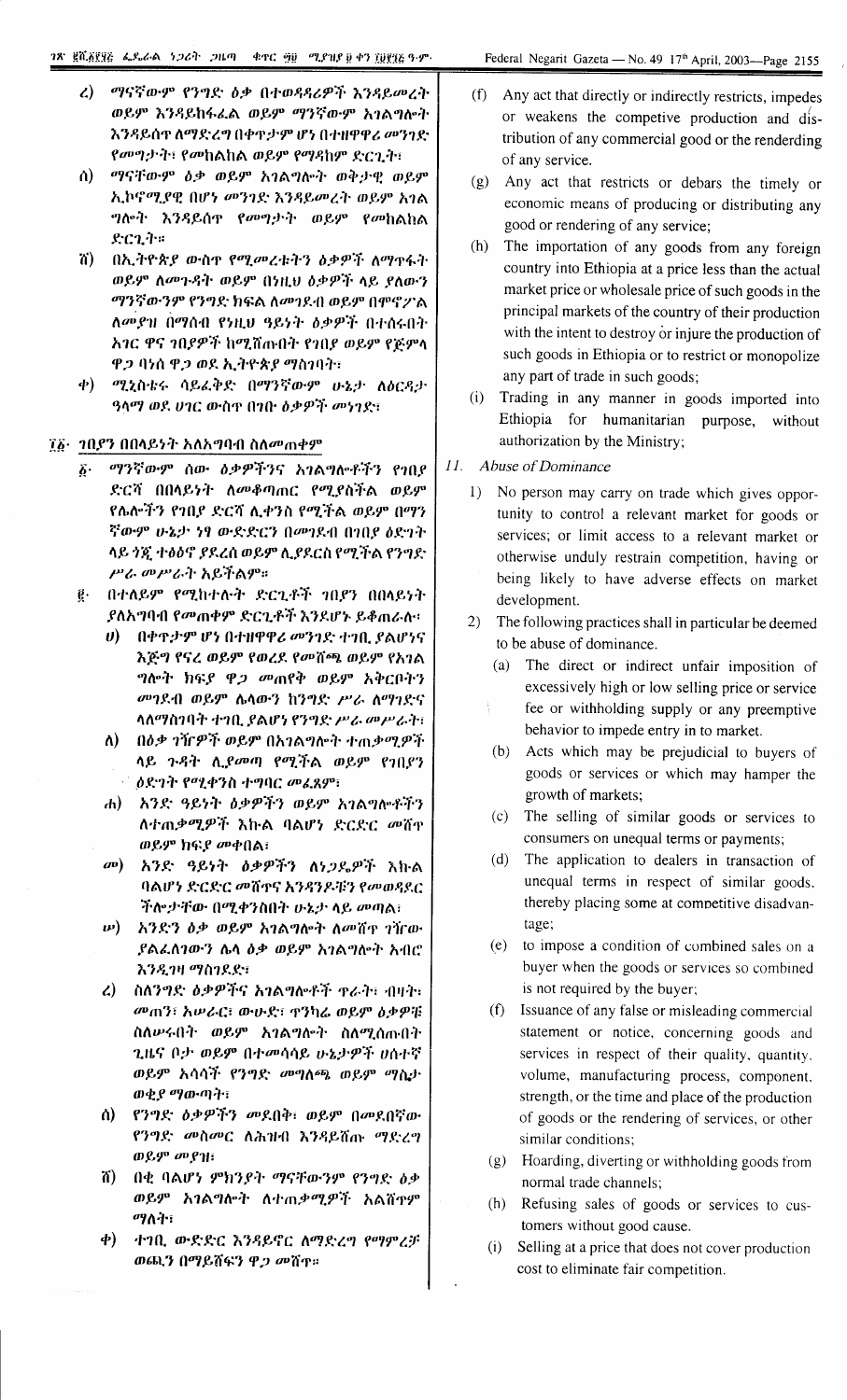any administrative measures or/and penalty decisions.

#### ክፍል ሦስት PART THREE አጣሪ ኮሚሽን **Investigation Commission** 12. Establishment 7ể· ስለኮሚሽኑ መቋቋም It is hereby established an investigation commission which ከዚህ በኋላ ''ኮሚሽን'' እየተባለ የሚጠራ ተጠሪነቱ ለሚኒ is accountable to the Minister (hereinafter referred to as the ስትሩ የሆነና በዚህ አዋጅ የተሰጠውን ሥልጣንና ተግባር "Commission") to exercise such powers and discharge በሥራ ላይ የሚያውል አጣሪ ኮሚሽን ተቋቁሟል። functions as are conferred on it by this Proclamation. **TF** ስለአባላቱ 13. Composition ኮሚሽኑ ከመንግሥት፣ ከግል ድርጅቶች እና ከተጠቃ  $\vec{b}$ . 1) The Commission shall have members selected from ሚዎች ማኅበር የተመረጡ አባላት ይኖሩታል። Government, private organs and consumers as-የኮሚሽኑ አባላት ስብሳቢውን ጨምሮ በሚኒስትሩ አቅራ  $\ddot{\boldsymbol{e}}$ . sociation. ቢነት በጠቅላይ ሚኒስትሩ ይሾማሉ። 2) Members of the Commission, including the Chairman thereof, shall be appointed by the Prime Minister upon  $70 - 0.000$ the recommendation of the Minister. ኮሚሽኑ በወር አንድ ጊዜ መደበኛ ስብሰባ ያደርጋል።  $\hat{b}$ . 14. Meetings ሆኖም አስፈላጊ ሆኖ ሲገኝ በማንኛውም ጊዜ አስቸኳይ  $1)$ The Commission shall meet regularly once in a month. ስብሰባ ሊያደርግ ይችላል። However, it may hold extraordinary meetings at any - በኮሚሽኑ ስብሰባ ላይ ከአባላቱ ከማማሽ በላይ ከተገኙ ĝ. time as necessary. ምልዓተ ጉባዔ ይሆናል።  $(2)$ There shall be a quorum where more than half of the ኮሚሽኑ ውሳኔ የሚያሳልፌው በድምፅ ብልጫ ይሆናል። ŕ٠ members are present at meetings of the Commission. ሆኖም ድምዕ እኩል ለእኩል ከሆነ ሰብሳቢው ወሳኝ  $3)$ Decisions of the Commission shall pass by majority ድምዕ ይኖረዋል። vote, however, the Chairman shall have a casting vote in case of a tie. ፲፩· የኮሚሽኑ ሥልጣንና ተግባር 15 .Powers of the Commission ኮሚሽኑ የሚከተሱት ሥልጣንና ተግባራት ይኖሩታል።  $\delta$ . . የዚህ አዋጅ *ድንጋጌዎችን የመተ*ላለፍ ደርጊት 1) The Commission shall have the following powers:- $\boldsymbol{n}$ (a) to investigate complaints submitted to it by any ተፈጽሟል ከሚል ማንኛውም ወገን የሚቀርቡ ለትን አቤቱታዎች መመርመር፤ aggrieved party in violation of the provisions of this Proclamation;  $\Lambda$ ) የምርመራ ተግባሩን ለማከናወን አስፈላጊ ናቸው (b) to compel any person to submit information and ያላቸውን መረጃዎችንና ሰነዶችን ማንኛውም ሰው documents necessary for the carrying out of እንዲያቀርብለት የማስገደደ፣ commission's duties. ከጉዳዩ ጋር አግባብ አለው ተብሎ የሚገሙተውን  $\mathbf{h}$ (c) to compel witnesses to appear and testify at ማንኛውም ሰው የምስክርነት ቃሉን እንዲሰዋ hearings; የማድረግ፡ (d) to take oaths or affirmations of persons appearing  $\omega$ ) *የመ*ሐሳ ሥርዓት ወይም የማረ*ጋገ*ጫ ቃል የመቀ before it, and examine any such persons. በልና በዚህም መሠረት ምርመራ የማድረግ፣ (e) to enter by Showing the commission's ID card *ν*) በማንኛውም ድርጅት ውስዋ የኮሚሽኑን መታወ and search the premises of any undertaking ቂያ በማሳየት በሥራ ሰዓት መግባትና ለምርመራ during working hours, in order to obtain infor-ሥራው አስፈላጊ የሆኑ መረጀዎችንና ሰነዶችን mation or documents necessary for its inves- $\mathcal{C}$   $\mathcal{C}$   $\mathcal{C}$   $\mathcal{C}$   $\mathcal{C}$   $\mathcal{C}$   $\mathcal{C}$   $\mathcal{C}$   $\mathcal{C}$   $\mathcal{C}$   $\mathcal{C}$   $\mathcal{C}$   $\mathcal{C}$   $\mathcal{C}$   $\mathcal{C}$   $\mathcal{C}$   $\mathcal{C}$   $\mathcal{C}$   $\mathcal{C}$   $\mathcal{C}$   $\mathcal{C}$   $\mathcal{C}$   $\mathcal{C}$   $\mathcal{C}$   $\mathcal{$ tigation. (f) to appoint or employ, upon the approved of ረ) እስፌሳጊ ሆኖ ሲገኝ ባለሙያዎች እንዲመደበለት minister, experts to undertake professional studies ወይም እንዲቀጠሩለት ሚኒስቴሩን በመጠየቅ as may be necessary; ሙያዊ ጥናት የማድረግ፡ (g) to take administrative measures or/and give የቀረበነለትን አቤቱታዎች መርምሮ እንደአግባበ ለ) penalty decisions on any complaints submitted to አስተዳደራዊ እርምጀዎች እና/ወይም የቅጣት it. ውሳኔ የ*መ*ስጠት። 2) Any administrative measures or penalty decisions ኮሚሽኑ የወሰነው ማንኛውም አስተዳደራዊ እርምጀ ë. made by the Commission shall be approved by the ወይም የቅጣት ውሳኔ በሚኒስትሩ መዕደቅ አለበት። Minister. ሚኒስትሩ ከኮሚሽኑ የቀረበለትን ማንኛውንም አስተዳ ŕ٠ 3) The Minister may approve, amend or remand for ደራዊ እርምጃ ወይም የቅጣት ውሳኔ ሊያጸድቅ፥ review any decision of Administrative measure or ሊያሻሽል ወይም እንደገና እንዲታይ ሊያደርግ ይችላል። penalty submitted to him by the commission. ኮሚሽኑ ኃላፊነቱን በተሟላ ሁኔታ ለመወጣት በሚያስ ö.  $4)$ The Commission may delegate part of its powers and ችለው መጠን ሥልጣንና ተግባሩን ከፊል በጽሕፈት ቤቱ duties to the Secretariat to the extent necessary to efficiently discharge its responsibilities. አማካኝንት እንዲከናወን መወከል ይችላል። 16. Power of Execution ፲፯• የማስፌፀም ሥልጣን 1) The Ministry is hereby authorized by the Proclmation በኮሚሽኑ ተወስኖ በሚኒስትሩ የዐደቀውን አስተዳ  $\overline{\mathbf{b}}$ . to execute any administrative measures or/and penalty ደራዊ እርምጃ እና/ወይም የቅጣት ውሳኔ የማስፈፀም decisions given by the Commission and approved by ሥልጣን በዚህ አዋጅ ለሚኒስቴሩ ተሰዋቷል። the minister. ሚኒስቴሩ ማንኛውንም የአስተዳደር እርምጃ እና/ወይም ë.  $2)$ The Ministry may order the police in order to execute የቅጣት ውሳኔ ለማስፈጸም ፖሊስን ለማዘዝ ይችላል።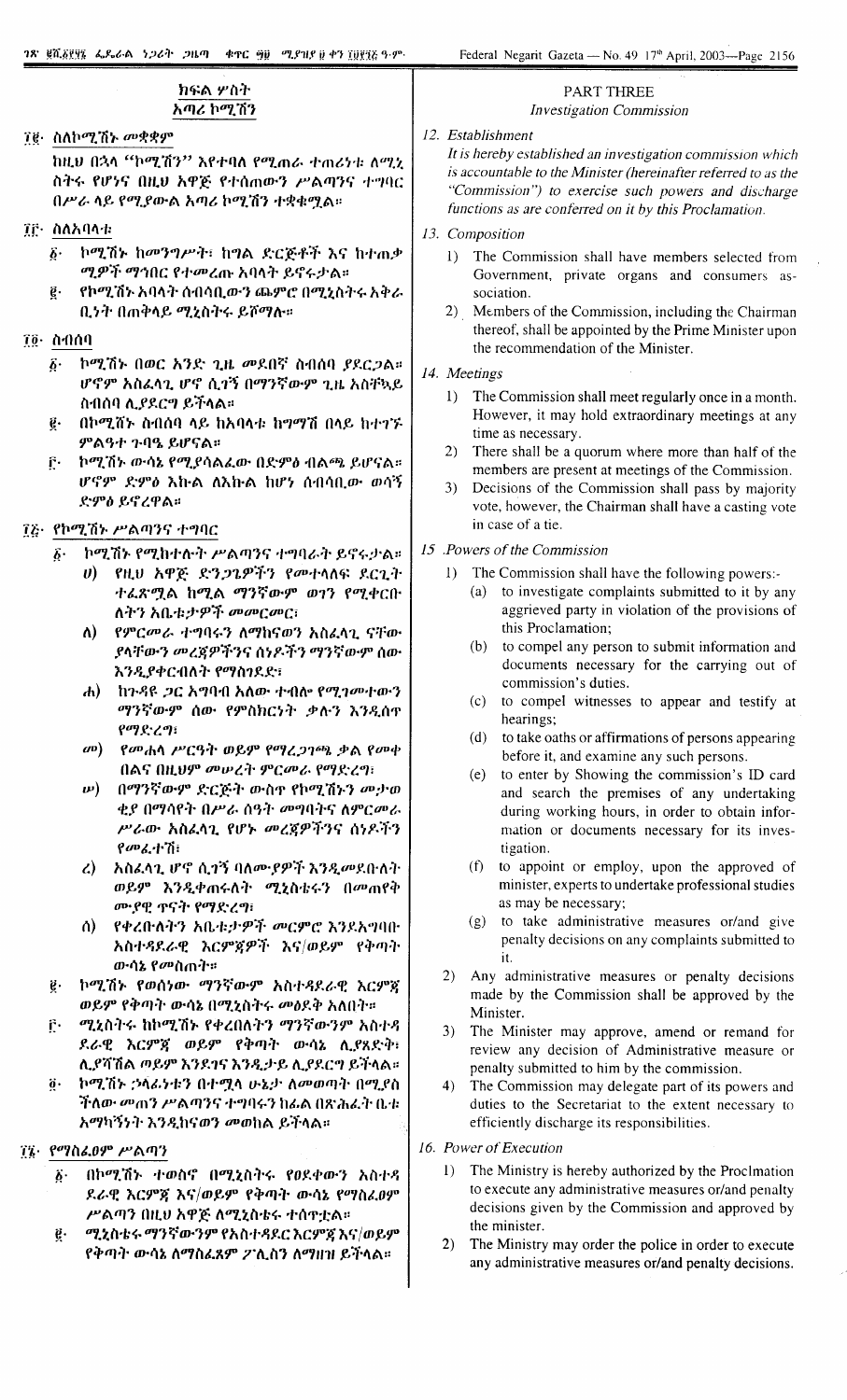- ማንኛውም የአስተዳደር እርምጃ እና/ወይም የቅጣት ŕ٠. ውሳኔ ከመፈፀሙ በፊት ለሚኒስትሩ ቀርቦ አፈፃፀሙ እንዲቀዋል በጽሑፍ መፈቀድ አለበት።
- $\vec{p}$ . በዚህ አንቀጽ በንዑስ አንቀጽ (f) መሠረት የሚፃፈው ደብዳቤ ግልባጩ አፈፃፀሙ ለሚመለከተው ነጋዴ *መ*ስጠት አለበት።
- $72 -$ ይግባኝ
	- ፩· ማንኛውም አስተዳደራዊ እርምጃ እና/ወይም የቅጣት ውሳኔ ላይ ቅሬታ ያለው ሰው ውሳኔው እንዲፈጸም መፈቀዱን ደብዳቤ ደርሶት ካወቀበት ዕለት ጀምሮ ባሉት ፴ ቀናት ውስኖ ለከፍተኛ ፍርድ ቤት ይግባኝ ማቅረብ ይችላል።
	- *ሚኒ*ስትሩ በዚህ አንቀጽ በንውስ አንቀጽ ( $\delta$ ) ከተወ  $\vec{e}$ . ሰነው የይግባኝ ጊዜ በፊት የማንኛውንም ውሳኔ አሬ90ም መጀመር አይችልም።

#### TŦ. የጽሕፈት ቤቱ ተግባራት

- $\boldsymbol{\delta}$ . ጽሕፌት ቤቱ የሚከተሉት ተግባራት ይኖሩታል።
	- $\boldsymbol{\theta}$ ) - በኮሚሽኑ የወጡትን *መመሪያዎች* በሥራ ላይ ያውሳል፥
	- $\Lambda$ ) የአስተዳደር እና/ወይም የቅጣት ውሳኔዎች ያስፈ ጽማል፣
	- ሐ) የኮሚሽኑን ቃለ ጉባዔዎች፣ ሪፖርቶች፣ ውሳኔ ዎችና ሌሎች ሰነዶች ይይዛል፣
	- መ) የዚህን አዋጅ አፈፃፀም በተመለከተ የሕዝቡን ንቃተ ሕሊና ለማሳደግ የሚረዱ የተለያዩ መድረኮች ያዘጋጀል።
- በጽሕፈት ቤቱ አማካኝነት የሚከናወኑ ሌሎች ዝርዝር ë. ተግባራት በኮሚሽኑ ይወሰናሉ።

የሥነ-ሥርዓት ደንቦችና መመሪያዎች  $\tilde{\mathbf{I}}\tilde{\mathbf{U}}$ 

- $\vec{b}$ . ኮሚሽኑ ሥልጣንና ተግባሩን በተገቢ ሁኔታ ለመፈጸም የሚያስችሉትን የሥነ-ሥርዓት ደንቦችና መመሪያዎች  $$H$   $$R$   $\alpha$   $\approx$
- ፪· ደንቦቹና መመሪያዎቹ በኮሚሽኑ አባላት ሁለት ሦስተኛ ድምፅ መጽደቅ አለባቸው፣

## ክፍል አራት ልዩ ልዩ ድንጋጌዎች

- የዕቃዎችን ዋ*ጋ* ስለማመልከት  $\vec{A}$ 
	- $\ddot{\bm{b}}$ . ማንኛውም ነጋዴ እንደአስፈላጊነቱ የንግድ ዕቃዎቹንና የአገልግሎቶቹን የዋጋ ዝርዝር በንግድ ቤቱ በግልጽ ሥፍራ በሚታይ ቦታ ማመልከት ወይም በንግድ ልቃዎቹ ላይ መለጠፍ አለበት።
	- ፪· የዕቃው ወይም የአገልግሎቱ ዋጋ ቀረዋ፣ ታክስ ወይም ሌላ ሕጋዊ ክፍያ ያካተተ ይሆናል።

## ፳፩∙ ስለንግድ ዕቃዎች መግለጫ

- ማንኛውም ነጋዴ በሚሸጣቸው የንግድ ዕቃዎች ላይ  $\delta$  . እንደአስፈላጊነቱ መግለጫ መለጠፍ ወይም በተለየ ወረቀት ላይ ጽፎ ስገዢው መስጠት አለበት።
- በንግድ ዕቃዎች ላይ የሚደረግ መግለጫ እንደአግባበ  $\mathbf{g}$ . የሚከተሉትን ዝርዝሮች የሚያመለክት መሆን አለበት፡ ሀ) ዕቃዎቹ የተሥሩበት ወይም የመጡበትን አገር፡
	- ለ) የዕቃዎቹን ክብደት፣ መጠን እና ብዛት፣
	- ሐ) የዕቃዎቹን ዋራት፣
	- መ) ዕቃዎቹ ከምን እንደተመረቱ የሚያሳይ ዝርዝር፣
	- *ψ) ዕቃዎቹን የቴክኒክ ዝርዝሮች፡ የአሡራር ወይም* የአጠቃቀም ዘዴ፣
- Any administrative measures or/and penalty de- $3)$ cisions shall be executed after obtaining approval of the Minister in writing.
- 4) Copy of the letter to be written in accordance with Sub-Article (3) of this Article shall be given to the trader concerned.
- 17. Appeal
	- 1) any party may appeal to the Federal High Court against any administrative measures or/and penalty decisions within 30 days from the date that he was aware of the approval of the execution.
	- 2) The Ministry shall not commence the execution of any decision before the expiry of the period laid down under Sub-Article (1) of this Article,
- 18. Duties of the Secretariat
	- 1) The Secretariat shall have the following duties;
		- (a) implement the directives issued by the Commission.
		- $(b)$ execute administrative measures or/and penalty decision.
		- $(c)$ keep minutes, reports, decision and other documents of the Commission.
		- $(d)$ prepare forums and disseminate information to enhance public awareness regarding the implementation of this Proclamation.
	- 2) Other functions to be performed by the Secretariat shall be determined by the Commission.
- 19. Rules and Directives of Procedures
	- 1) The Commission shall develop rules and directives of procedures to efficiently undertake its powers and duties.
	- $2)$ The rules and directives of procedures shall be approved by two third of members of the Commission.

## **PART FOUR MISCELLANEOUS**

- 20. Indications of Prices of Goods
	- Any trader shall, as necessary, display a price list  $\mathbf{D}$ for his goods and services by posting such list in a conspicuous place in his business premise or by affixing price tags on the goods.
	- 2) Indication of prices of goods and services shall include customs, taxes and other fees.
- 21. Labels of Goods
	- 1) Any trader shall, as necessary, fix explanatory labels on the goods for sale or provide such details to the buyer on a separate paper.
	- 2) Labels used in connection with goods, shall as appropriate indicate the following particulars:
		- (a) indication of country of production or export;
		- (b) weight, volume and quantity of the goods;
		- (c) quality of the goods;
		- (d) statement of the materials used to produce the goods;
		- technical specification of the goods and their  $(e)$ operational or utilization methods;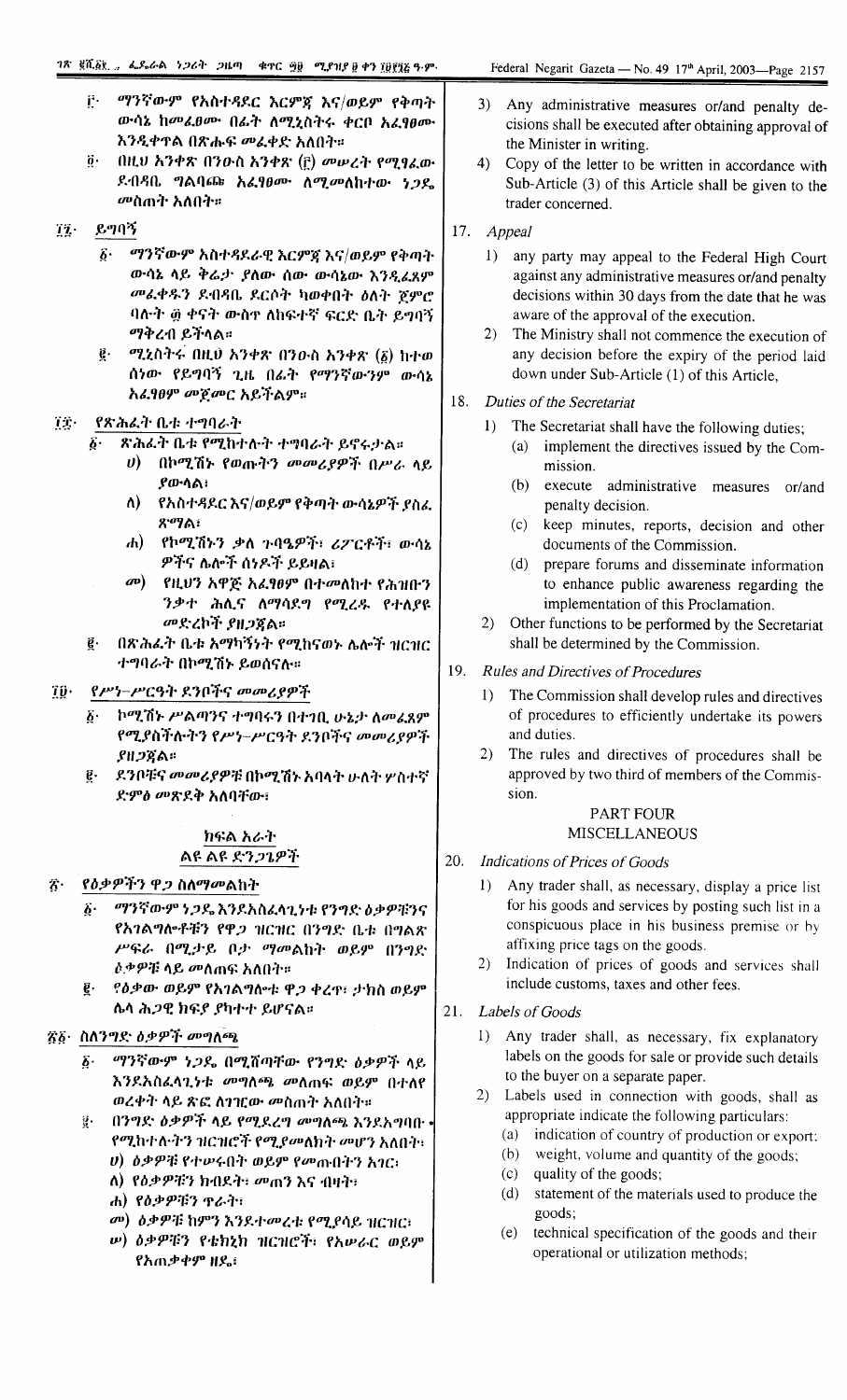- ረ) በዕቃዎቹ አጠቃቀም ወቅት ሊወሰዱ የሚገባቸውን የደኅንነት ዋንቃቄዎች፣
- ስ) *ነጋ*ዴው ስለዕቃው አገልግሎት ለገዢው የሚሰጠውን ዋስትና፣
- ሽ) የኅብረተሰቡን ዋቅም ለመጠበቅ አስፈላጊ ሆኖ ሲገኝ ሚኒስቴሩ አግባብ ካለው ሌላ መሥሪያ ቤት ጋር በመመካከር በሕዝብ ማስታወቂያ የሚያወጣቸውን ሌሎች ዝርዝሮች።
- $\mathbf{\hat{r}}$ . በታሸነ ስቃ ላይ የሚደረግ መግለጫ በዚህ አንቀጽ ንዑስ አንቀጽ (፪) ከተገለጸው በተጨማሪ የሚከተሉትን ዝርዝሮች *ማመ*ልከት አለበት።
	- $v$ ) የዕቃው የተጣራ ክብደት፣
	- ለ) የፋብሪካው ወይም የአሻጊው ስምና አድራሻ፣
	- ሐ) ዕቃው አገልግሎት መስጠት የሚያበቃበትን ጊዜ፡ እና
	- መ) ዕቃው የተመረተበትን ቀን።
- ጽ፪· የመሠረታዊ ንግድ ዕቃዎችና አገልግሎቶች ዋ*ጋ* የመወሰን ሥልጣን

አስፈላጊ ሆኖ ሲገኝ ሚኒስቴሩ የዋጋ ቁጥኖር ሲደረግባቸው የሚገቡ መሠረታዊ የንግድ ዕቃዎችና አገልግሎቶች ላይ ያደረገውን ዋናት ለሚኒስትሮች ምክር ቤት አቅርቦ በማስ ፈቀድ ዝርዝራቸውንና ዋጋዎቻቸውን በሕዝብ ማስታወቂያ ሊያወጣ ይችላል።

ኛሮ· ስለመሠረታዊ የንግድ ዕቃዎች ሥርጭት

አግባብ ያለው ባለሥልጣን ከሚመለከታቸው ሌሎች መሥሪያቤቶች ጋር በመመካከር ዝርዝራቸውንና ዋጋዎ ቻቸው በሕዝብ ማስታወቂያ የተገለጹት መሠረታዊ የንግድ *ዕቃዎች እና አገልግ*ሎቶች ስለ*ሚ*ሥራጮበት፣ ስለሚሸጡ በትና ከቦታ ቦታ ለሚዘዋወሩበት ሁኔታ ለመወሰንና እንደአስ ፈላጊነቱም ዕቃዎቹ ባለቁ ጊዜ እንዲተኩ ነጋጼውን ለማዘዝ ይችላል።

# ጽ፬· ደረሰኞችን ስለመስጠትና ስለመያዝ

- δ· ማንኛውም ነ*ጋ*ዴ ለሽጠው የንግድ ዕቃ ወይም አገል *ግ*ሎት ደረሰኝ የመስጠት ግዴታ አለበት።
- $(0)$   $(1)$   $(1)$   $(2)$   $(3)$   $(2)$   $(4)$   $(5)$   $(5)$   $(6)$   $(7)$   $(8)$   $(7)$   $(8)$   $(9)$ ē. ለሽጣቸው የንግድ ዕቃዎች ወይም አገልግሎቶች የሰጣ ቸውን የደረሰኝ ቀሪዎች ወይም ለገዛቸው የንግድ ዕቃዎች ወይም አገልግሎቶች የተቀበላቸውን ደረሰኞች ለአምስት ፩ ዓመት ላላነሰ ጊዜ መያዝ አለበት።

# ፳፩· አስተዳደራዊ እርምጃ

ኮሚሽኑ የዚህን አዋጅ ድን*ጋጌዎች ወይም አዋጁን ለማ*ስ ፈጸም የወጡትን ደንቦች፣ የሕዝብ ማስታወቂያዎች ወይም *መመሪያዎች* በተላለፈ <mark>ማንኛውም</mark> ሰው ላይ ቀዋሎ የተመለከ ቱትን ወይም ሌሎች አግባብነት ያላቸውን አስተዳደራዊ እርምጃዎች ለመውሰድ ይችላል።

- ፩· አቤቱታ የቀረበበትን ድርጊት እንዲታገድ፣ እንዲስተ ካከል ወይም ጨርሶ እንዲቋረጥ ማድረግ፣
- የንግድ ፌቃዱን ማገድ ወይም መሰረዝ፣ ą.
- የተጎጀውን የመወዳደር አቅም በነበረበት ለመመለስ ŗ٠ የሚያስችል ተገቢ እርምጃ መውሰድ፣
- የዋጋ ቁጥጥር የሚደረግባቸው ዕቃዎች በሆኑ ጊዜ  $\overline{\mathbf{0}}$ . ዕቃዎቹ እንዲያዙና እንዲሸጡ በማድረግ ከሽያጩ ከተገኘው ገቢ ላይ ለሽያጩ ሂደት የወጣው ወጪ ተቀናሽ ሆኖ ቀሪው ለባለቤቱ እንዲመለስ ማድረግ። ሆኖም ባለቤቱ ወለድ ወይም ሌሎች ክፍያዎችን *መ*ጠየቅ አይችልም።
- safety measures to be considered during the use  $(f)$ of the goods;
- $(g)$  a warranty or guarantee of a product to be provided by the trader to the buyer.
- (h) other details published in a public notice by the Ministry, in consultation with other appropriate institution, when deemed necessary to safeguard the public interest.
- 3) Labels on packed goods shall in addition to Sub-Article (2) of this Article indicate the following particuclars:-
	- (a) net weight of the good;
	- (b) name and address of the factory or packer;
	- (c) expiry date of the goods;
	- production date of the goods.  $(d)$

### Power to Regulate Prices of Basic goods and Services 22.

The Ministry may as deemed necessary, submit to the Council of Ministers, its study on basic goods and services that should be subject to price regulation and, upon approval, publish the list and prices of same by public notice.

#### **Distribution of Basic Goods** 23.

The appropriate Authority, in consultation with other concerned institutions, may determine the distribution, sales and movement of basic goods and services and, as may be necessary, order the trader to replenish the stock of same.

#### 24. Issuing and Keeping of Receipts

- 1) Any trader shall have an obligation to issue receipts to the buyer in respect of the goods or services he sells.
- 2) A trader shall keep copies of receipts issued in respect of the goods or services he sells pursuant to Sub-Article (1) of this Article or receipts obtained in respect of the goods or services he buys, for not less than 5 (five) years.

#### 25. **Administrative Measures**

The Commission may impose the following administrative measures, where any person violate the provisions of this Proclamation, Regulations, Public Notice or Directives issued for the implementation of same.

- 1) Suspend, correct or eliminate the practice in question;
- Suspend or cancel business licence,  $(2)$
- 3) Take any appropriate measure that enable the victim's competitive position to be reinstated.
- Seizure and selling of goods that are subject to  $4)$ price Regulations; provided that the proceeds less any selling expense shall be paid to the owner, who in no case shall demand interest or any other payments.